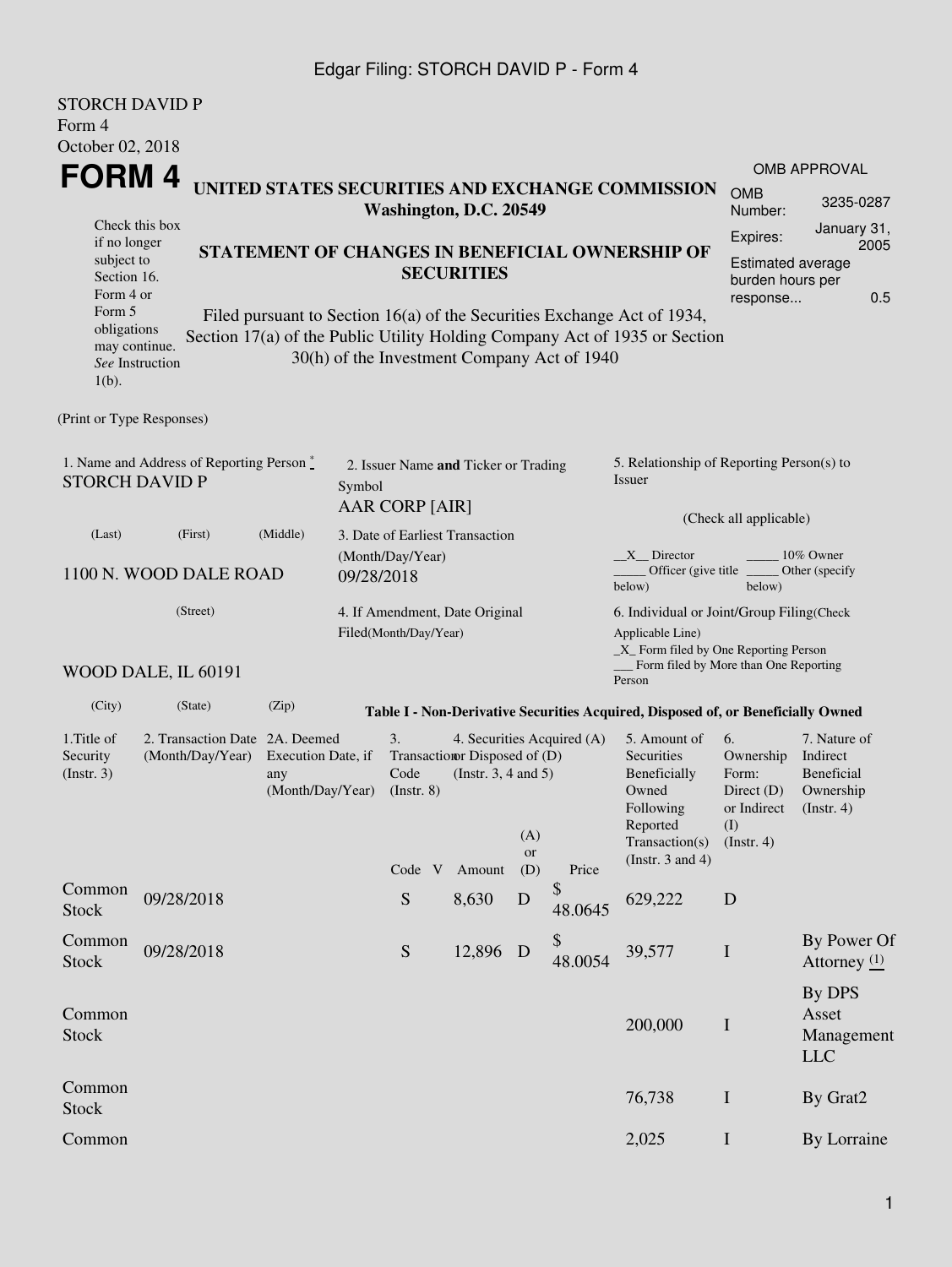## Edgar Filing: STORCH DAVID P - Form 4

| <b>Stock</b>                                                                                                                                    |                                                                                                                                                                                                                                                                                                                                  |                                                    |                                               |                                                    |                                                                                   |                                                                       |             | Revocable<br>Trust                                                             |                                                      |                                                                                     |  |
|-------------------------------------------------------------------------------------------------------------------------------------------------|----------------------------------------------------------------------------------------------------------------------------------------------------------------------------------------------------------------------------------------------------------------------------------------------------------------------------------|----------------------------------------------------|-----------------------------------------------|----------------------------------------------------|-----------------------------------------------------------------------------------|-----------------------------------------------------------------------|-------------|--------------------------------------------------------------------------------|------------------------------------------------------|-------------------------------------------------------------------------------------|--|
| Common<br><b>Stock</b>                                                                                                                          |                                                                                                                                                                                                                                                                                                                                  |                                                    |                                               |                                                    |                                                                                   | 18,810                                                                | $\mathbf I$ | By Wife                                                                        |                                                      |                                                                                     |  |
| Common<br><b>Stock</b>                                                                                                                          |                                                                                                                                                                                                                                                                                                                                  |                                                    |                                               |                                                    |                                                                                   | 250,000                                                               | I           |                                                                                | Storch<br>Family 2012<br>Dynasty<br><b>Trust</b>     |                                                                                     |  |
|                                                                                                                                                 | Reminder: Report on a separate line for each class of securities beneficially owned directly or indirectly.<br>Persons who respond to the collection of<br><b>SEC 1474</b><br>information contained in this form are not<br>$(9-02)$<br>required to respond unless the form<br>displays a currently valid OMB control<br>number. |                                                    |                                               |                                                    |                                                                                   |                                                                       |             |                                                                                |                                                      |                                                                                     |  |
| Table II - Derivative Securities Acquired, Disposed of, or Beneficially Owned<br>(e.g., puts, calls, warrants, options, convertible securities) |                                                                                                                                                                                                                                                                                                                                  |                                                    |                                               |                                                    |                                                                                   |                                                                       |             |                                                                                |                                                      |                                                                                     |  |
| 1. Title of<br>Derivative<br>Security<br>(Insert. 3)                                                                                            | 2.<br>Conversion<br>or Exercise<br>Price of<br>Derivative<br>Security                                                                                                                                                                                                                                                            | 3. Transaction Date 3A. Deemed<br>(Month/Day/Year) | Execution Date, if<br>any<br>(Month/Day/Year) | 4.<br>TransactionNumber<br>Code<br>$($ Instr. $8)$ | 5.<br>of<br>Derivative<br>Securities<br>Acquired<br>$(A)$ or<br>Disposed<br>of(D) | 6. Date Exercisable and<br><b>Expiration Date</b><br>(Month/Day/Year) |             | 7. Title and<br>Amount of<br>Underlying<br>Securities<br>(Instr. $3$ and $4$ ) | 8. Price of<br>Derivative<br>Security<br>(Insert. 5) | 9. N <sub>l</sub><br>Deri<br>Secu<br>Bene<br>Own<br>Follo<br>Repo<br>Tran<br>(Inst] |  |

|                    |                          |                         | Amount                    |
|--------------------|--------------------------|-------------------------|---------------------------|
| Code V $(A)$ $(D)$ | Date<br>Exercisable Date | Expiration Title Number | or<br>Ωf<br><b>Shares</b> |
|                    |                          |                         |                           |

(Instr. 3, 4, and 5)

## **Reporting Owners**

| <b>Reporting Owner Name / Address</b>                           | <b>Relationships</b> |              |         |              |  |  |  |
|-----------------------------------------------------------------|----------------------|--------------|---------|--------------|--|--|--|
|                                                                 | Director             | $10\%$ Owner | Officer | <b>Other</b> |  |  |  |
| STORCH DAVID P<br>1100 N. WOOD DALE ROAD<br>WOOD DALE, IL 60191 | X                    |              |         |              |  |  |  |
| <b>Signatures</b>                                               |                      |              |         |              |  |  |  |
| /s/ Jo-Ellen Kiddie, Power of<br>Attorney                       |                      | 10/02/2018   |         |              |  |  |  |